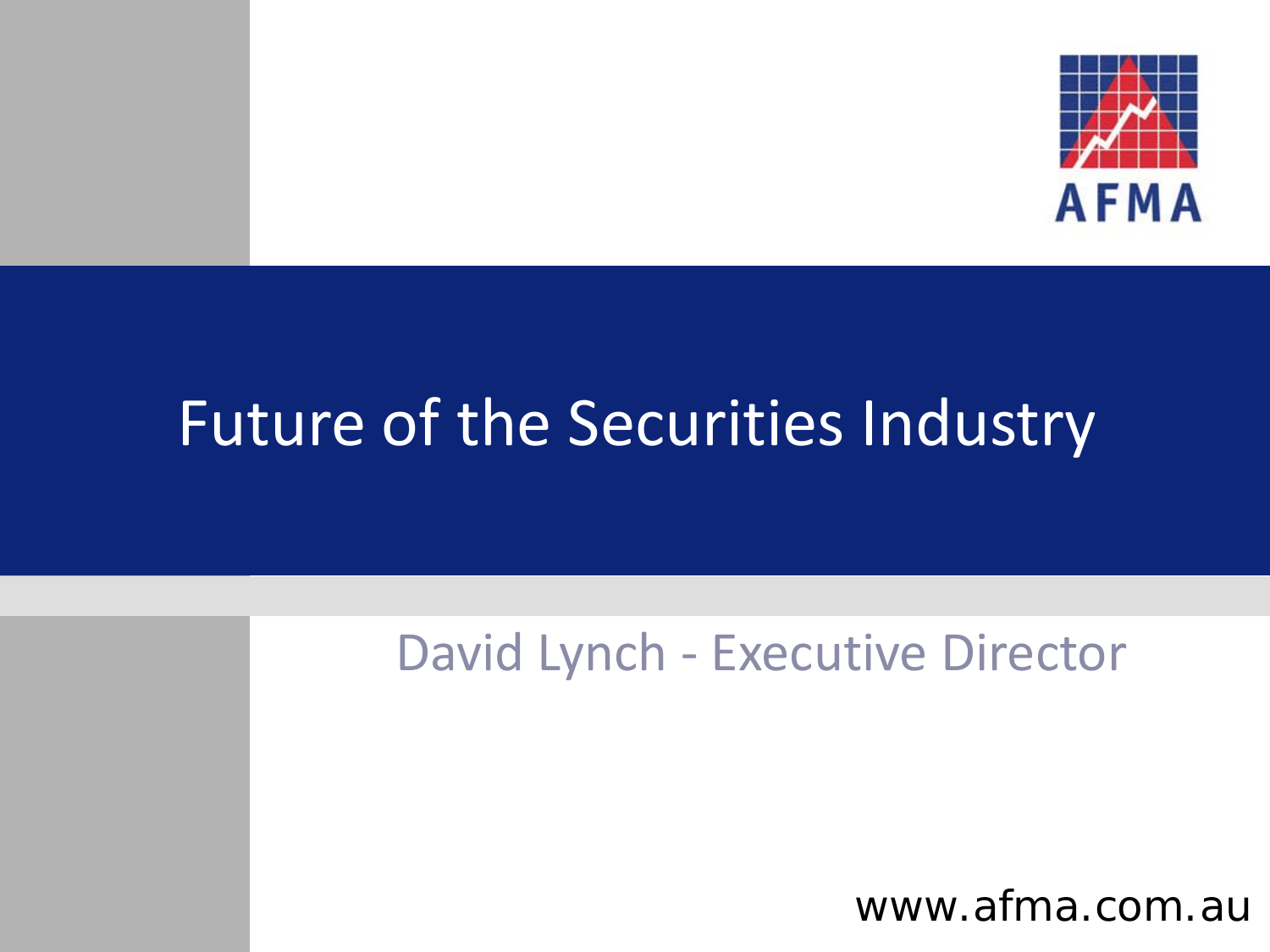## Role of the Financial System

**Purpose of the financial system is to serve the financial needs of government, business and households**:

- Financial intermediation (debt & equity)
- Payments
- Liquidity management
- Risk management
- Generate export income

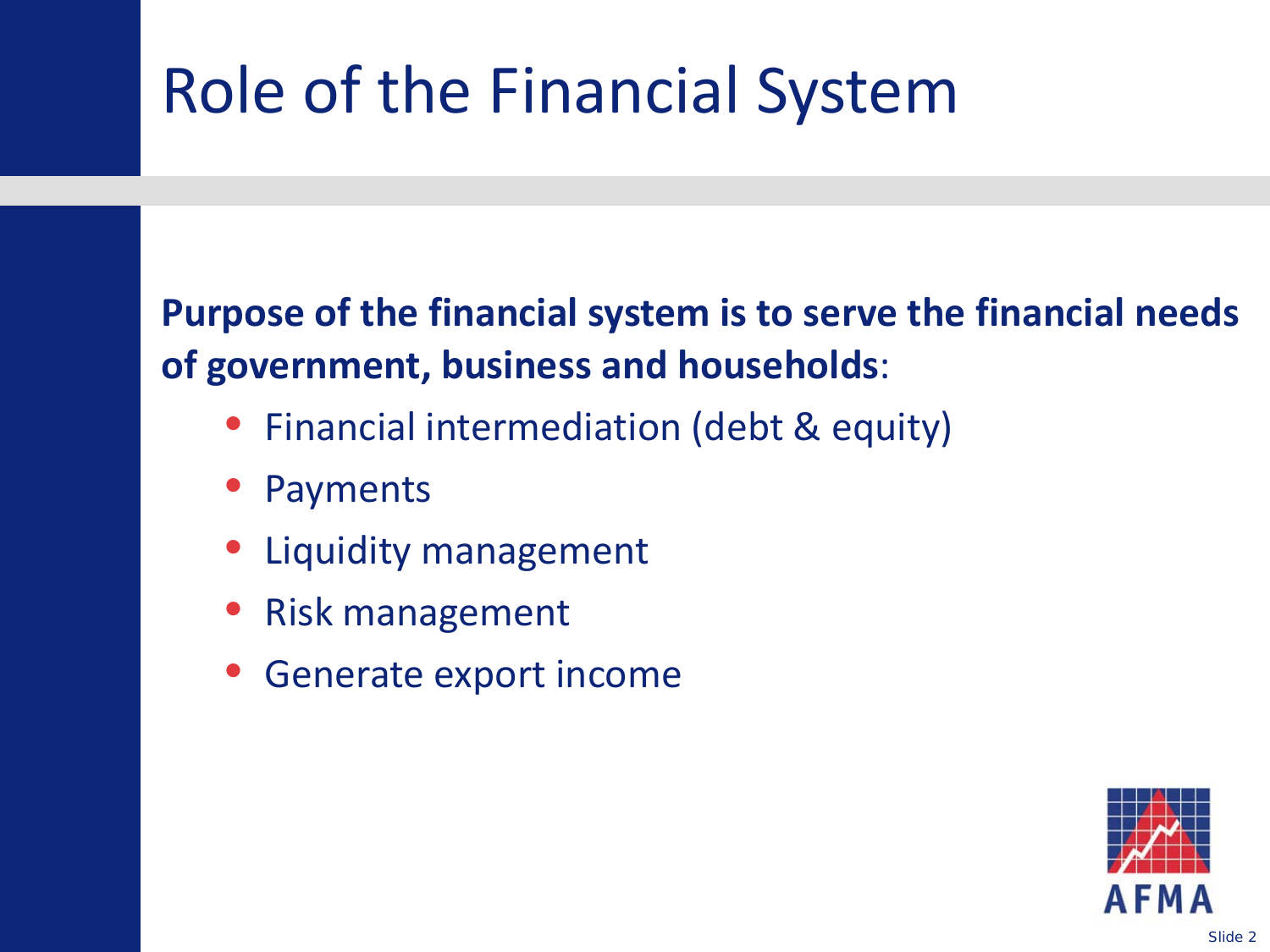## Financial System & Economic Growth

**Economic growth is related**:

**Positively to the savings rate** *Savings facilitate investment*

**Positively to capital productivity** 

*Price signalling & capital allocation functions of the financial system are very important*

**Negatively to financial intermediation costs** (α) *Investment = (1-α)\*Savings*

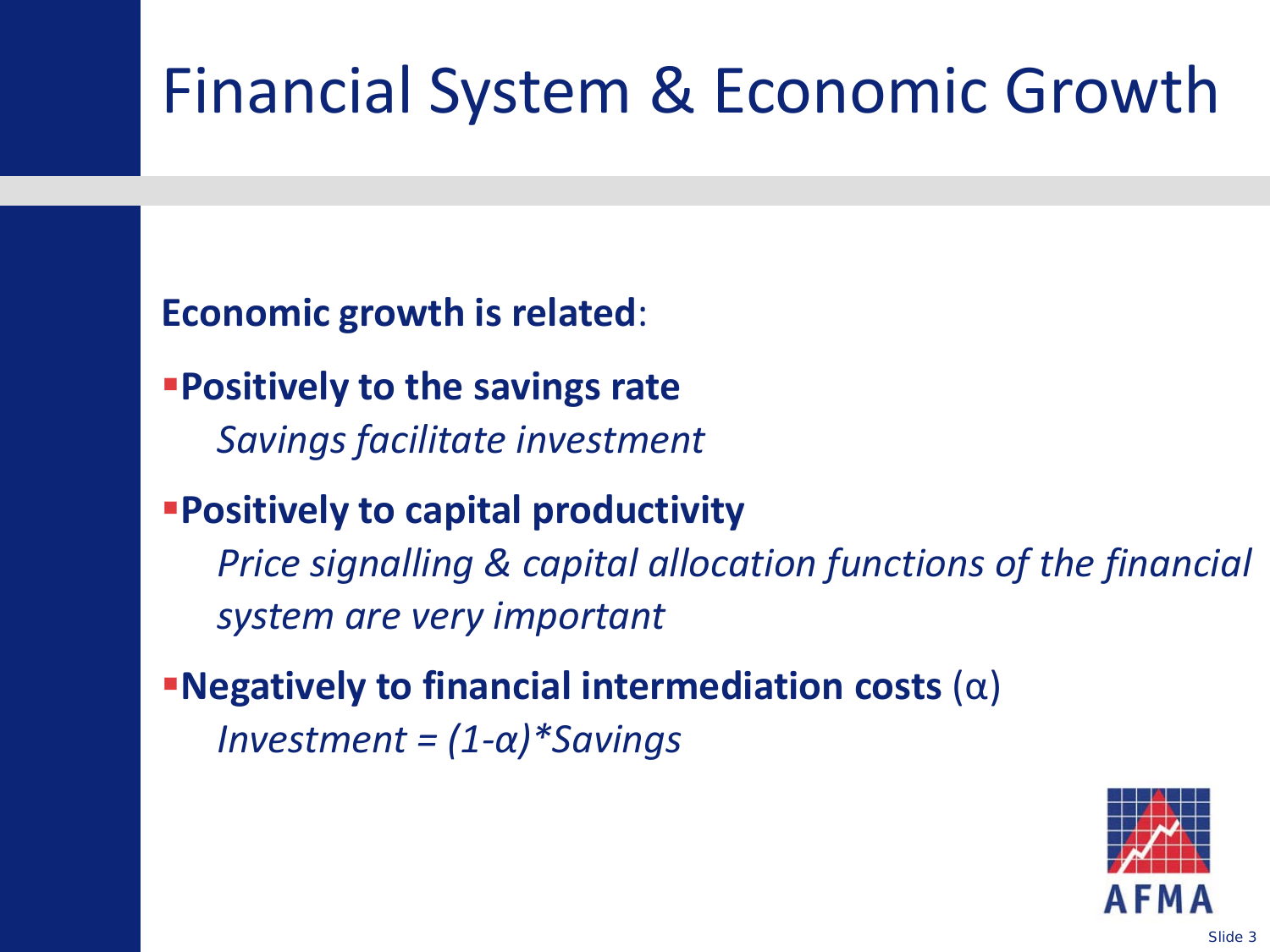## Role of Securities Industry

**Securities markets are a key component of the financial system:**

- Provide direct financing for government and business
- Provide investment opportunities (incl. liquid assets)
- Emit price signals (micro and macro)
- Complement financial institutions
- Provide competition in the financial system
- Support risk management products

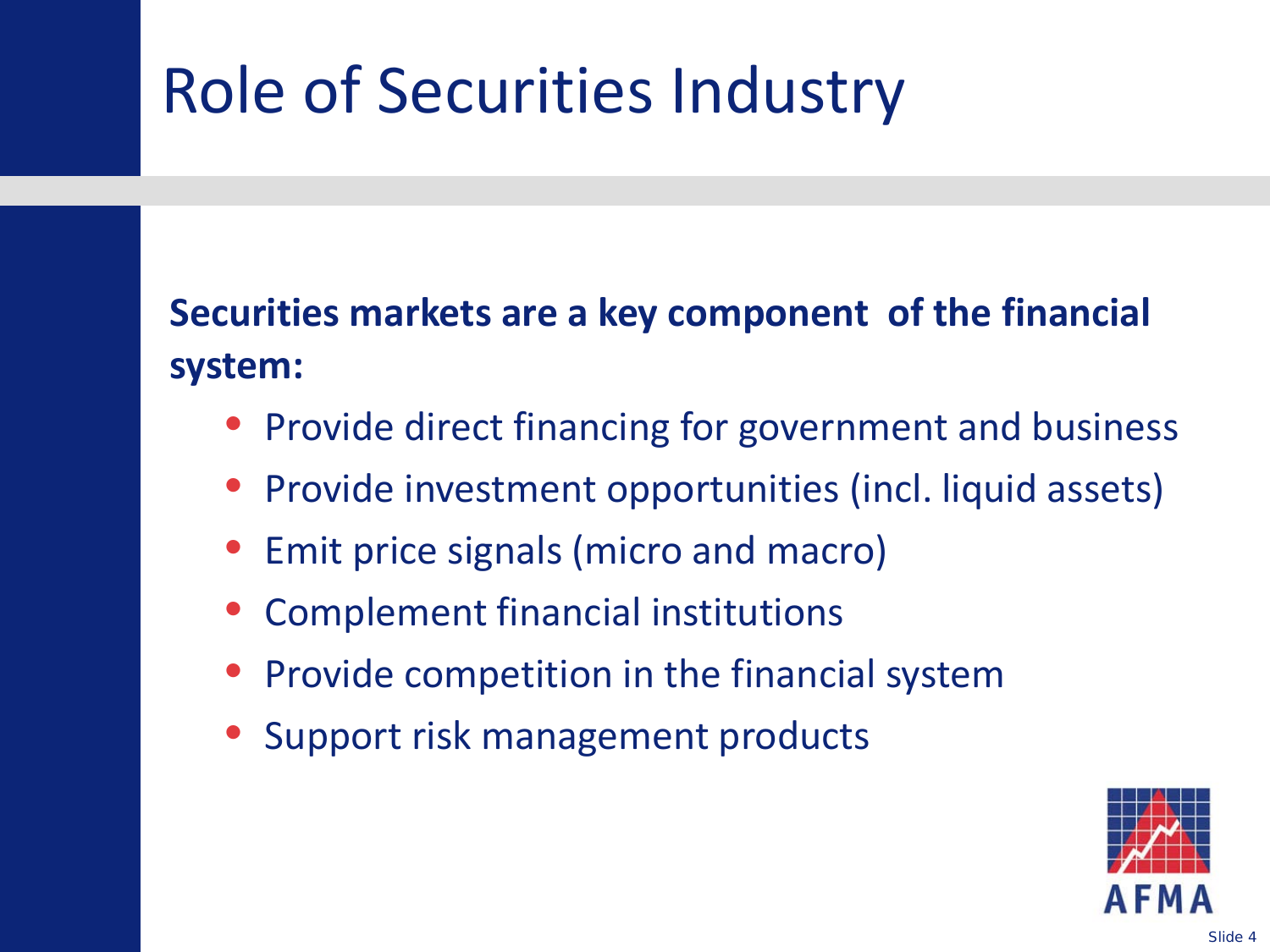### Securities Markets & Economic Growth

### **Efficient securities markets promote economic growth**

- More accurate price signals
- Better capital allocation
- Lower transactions costs

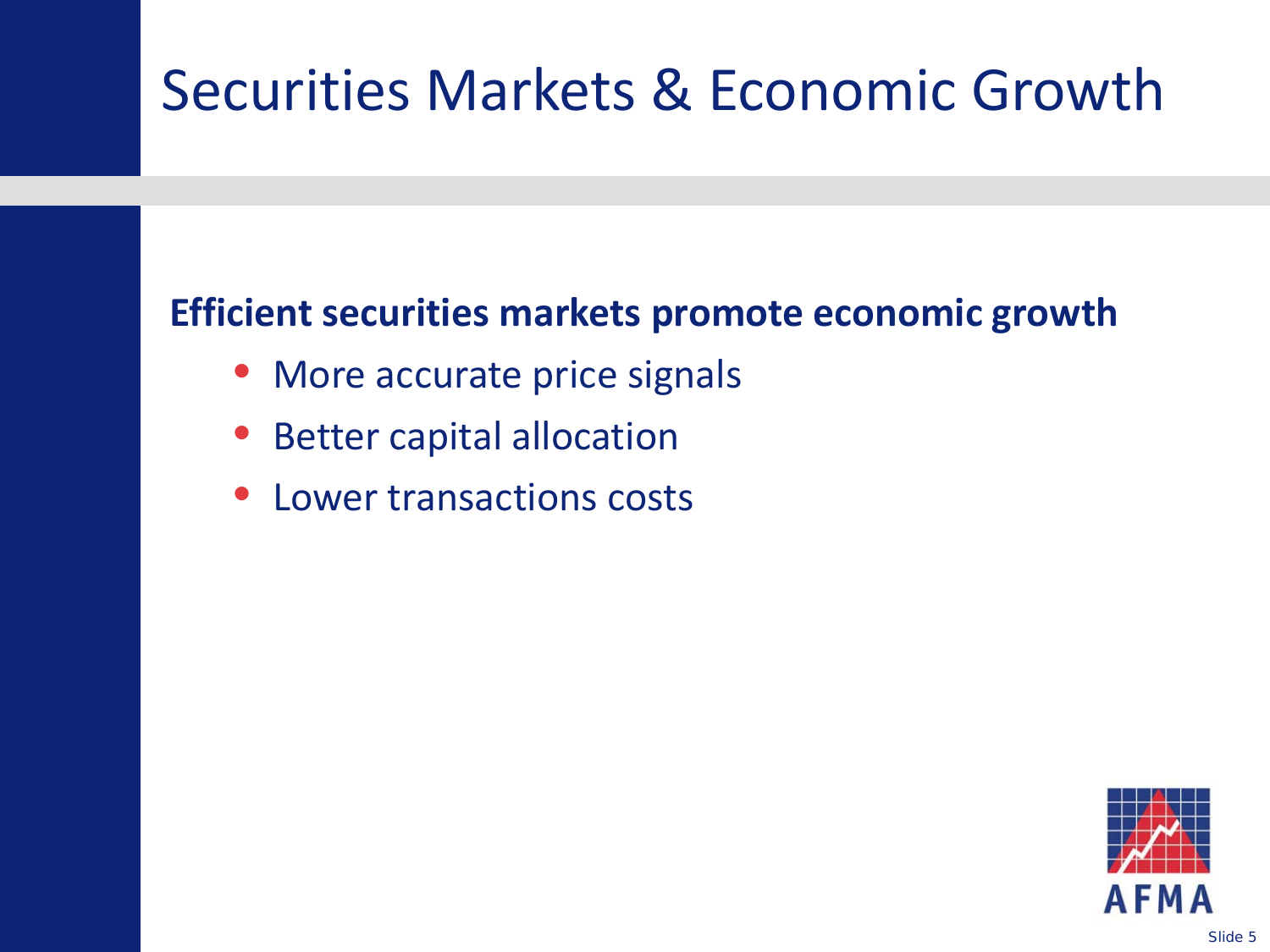## Drivers of Industry Change (1)

### **The future financial needs of the economy**

- Examples of economic change factors
- •Demographic change
- •Infrastructure needs
- •Trade & investment flows
- •Regional & global growth
- •Financial deepening

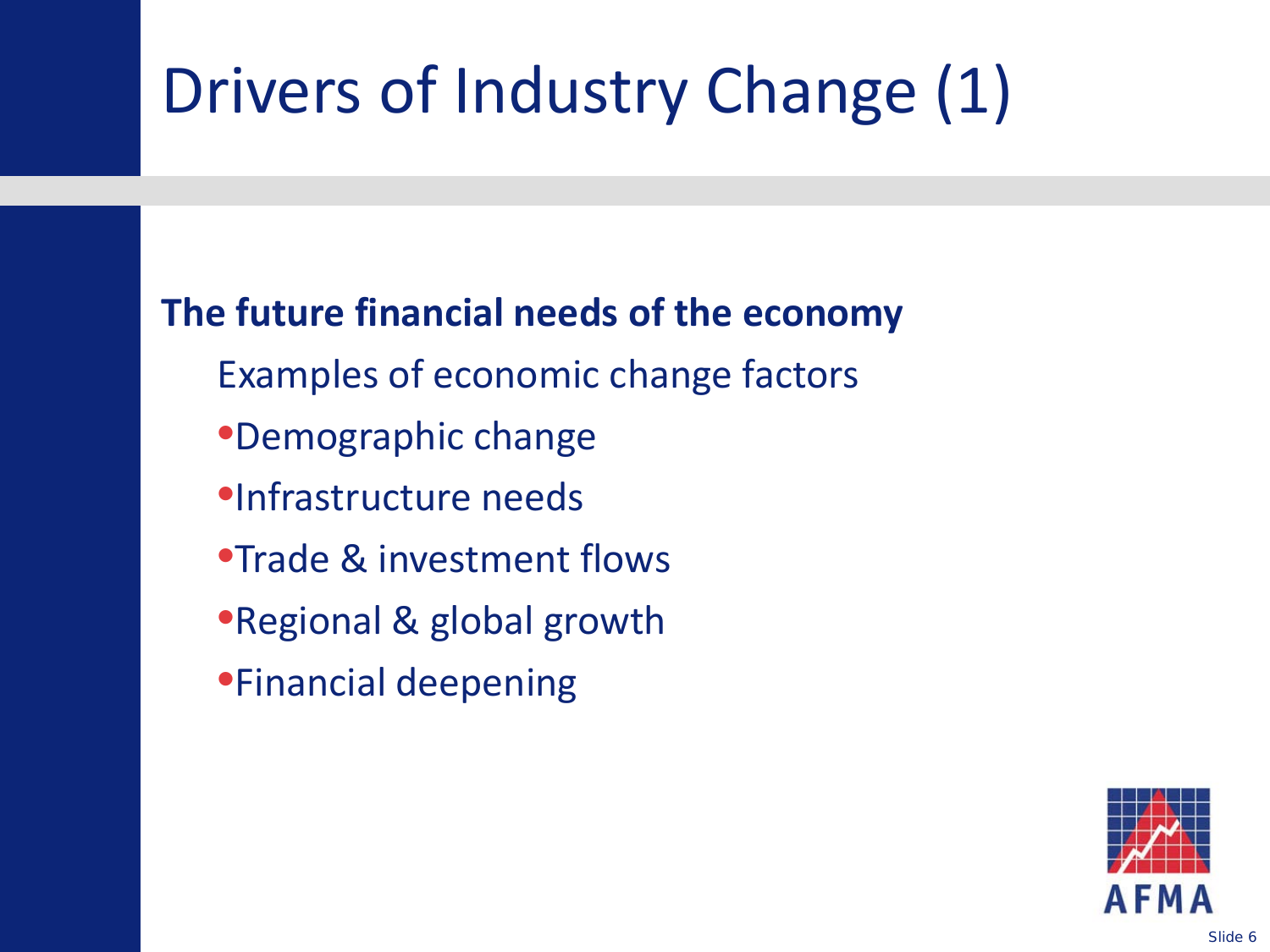# Drivers of Industry Change (2)

#### **Innovation & technology**

- Competition between market venues
- New products and services development
- Product and service delivery processes
- Trading applications and systems

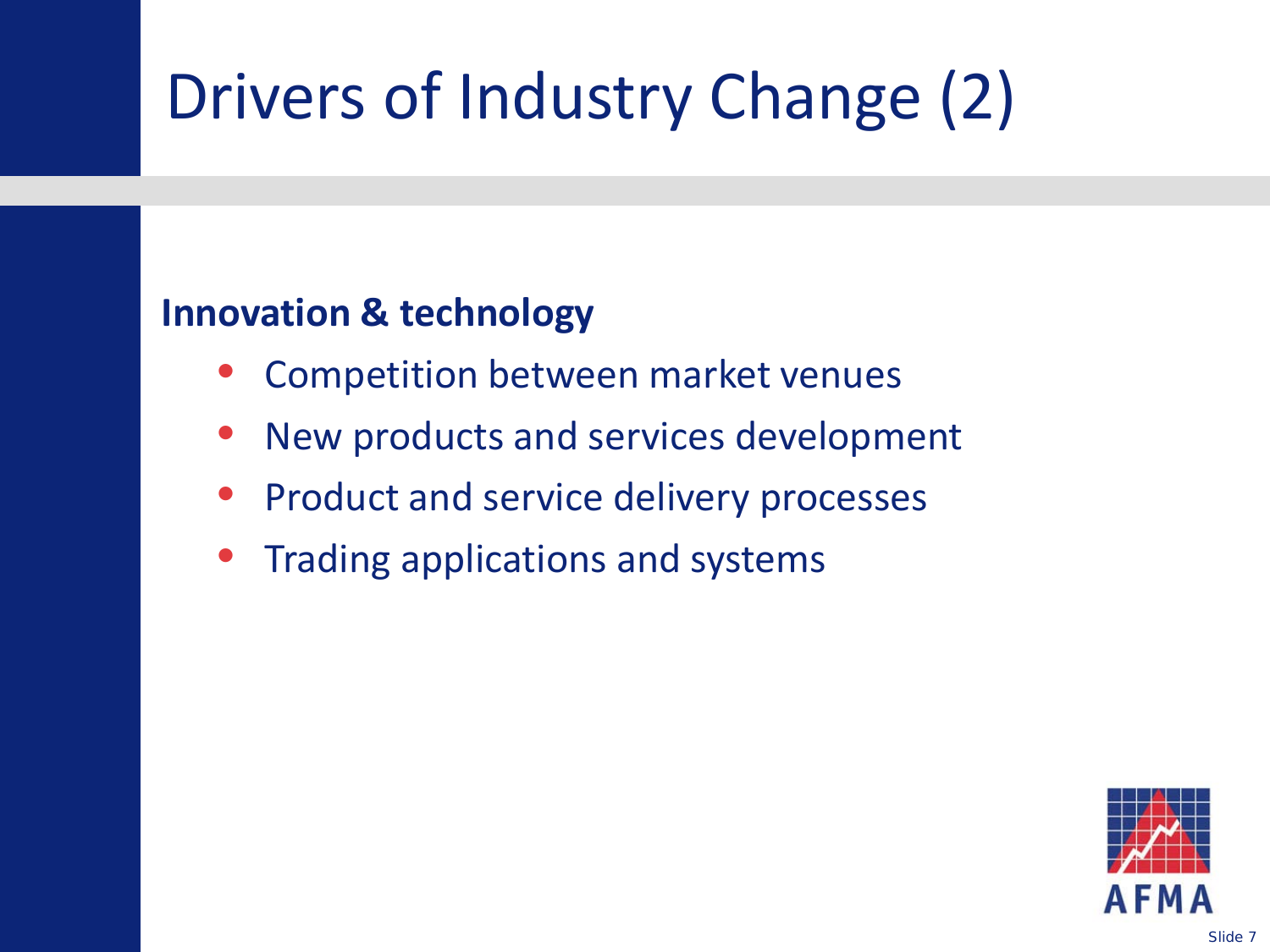# Drivers of Industry Change (3)

#### **Regulation**

- Market integrity rules
- Compliance costs & cost recovery
- Bank regulation more 'market based' financing
- Growing prominence of global standards
- Extraterritorial reach of regulation and tax